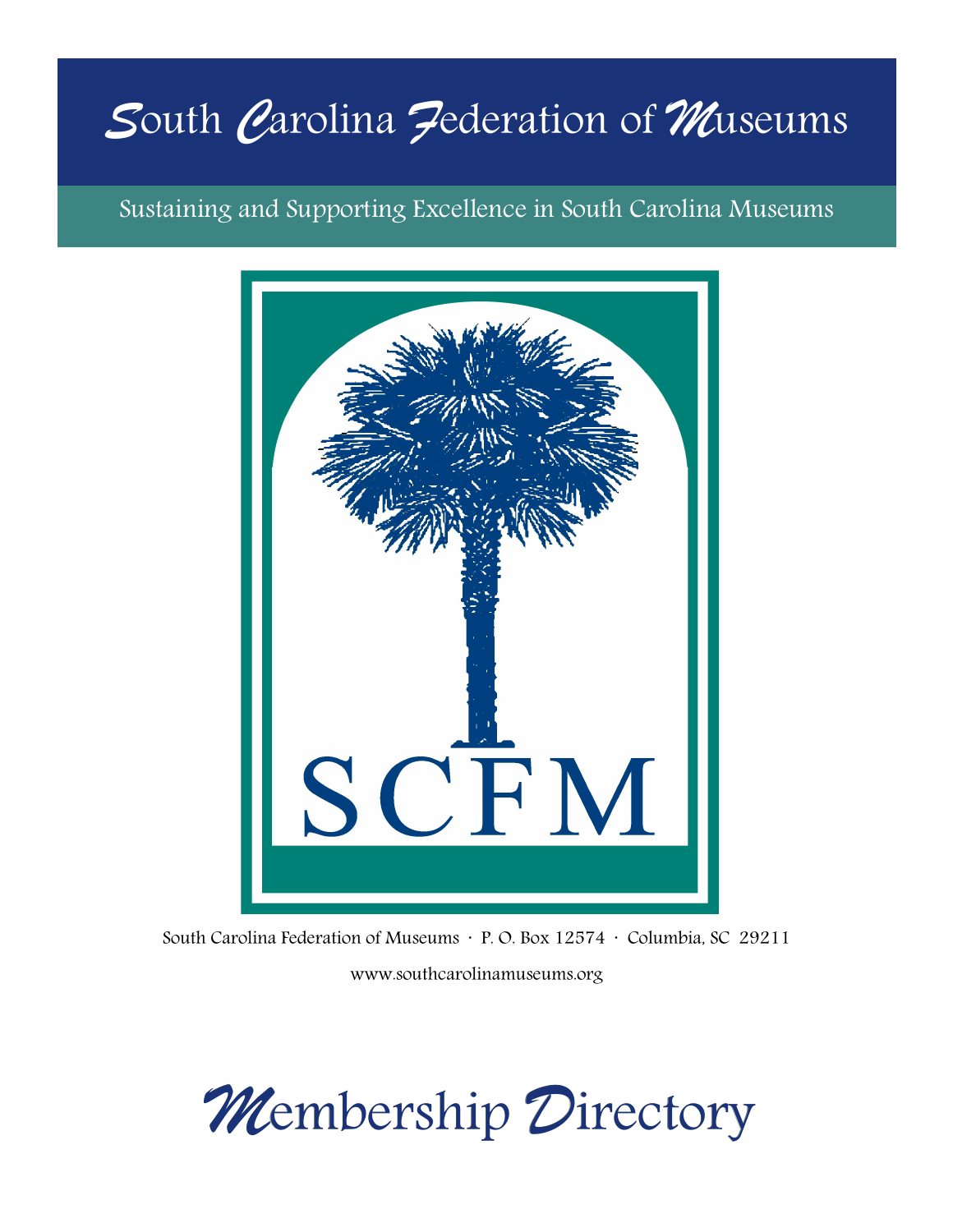# Membership Form

| To become a member or renew your membership, please complete the form below. Membership Forms can be emailed           |
|------------------------------------------------------------------------------------------------------------------------|
| to mjolley@newsouthassoc.com. Dues can be payed online at http://www.southcarolinamuseums.org/ or checks can be        |
| mailed to:                                                                                                             |
| Walter Hill, SCFM Treasurer                                                                                            |
| Horry County Museum                                                                                                    |
| 805 Main Street                                                                                                        |
| Conway, S.C. 29526                                                                                                     |
|                                                                                                                        |
|                                                                                                                        |
|                                                                                                                        |
|                                                                                                                        |
|                                                                                                                        |
|                                                                                                                        |
|                                                                                                                        |
|                                                                                                                        |
| Membership Level (Select one):                                                                                         |
| O Institutional Member Under \$50,000 (\$25)                                                                           |
| O Institutional Member Under \$50,001 - \$100,000 (\$35)                                                               |
| O Institutional Member Under \$100,001 - \$500,000 (\$50)                                                              |
| O Institutional Member Under \$500,001 - \$1,000,000 (\$75)                                                            |
| O Institutional Member Over \$1,000,000 (\$100)                                                                        |
| O Professional Membership - Staff of Institutional Member (\$15)                                                       |
| O Professional Membership - Staff of Non-Member Institutions (\$20)                                                    |
| O Affiliate Membership (for non-museum institutions and organizations, vendors, private museum consultants and out-of- |
| state professionals) (\$25)                                                                                            |
| O Associate Membership (for museum volunteers and board members) (\$10)                                                |
| O Student Membership (\$10)                                                                                            |
| How long have you been in the museum professional? (circle one)                                                        |
| $6-10$ years $11-20$ years<br>0-5 years<br>$21 + years$                                                                |
|                                                                                                                        |

Would your institution be willing to offer free or reduced admission to SCFM members? Yes or No

# **Save the Date! SCFM Annual Conference**

Operation: Conserve, Preserve, Serve Walterboro, SC March 8-10, 2017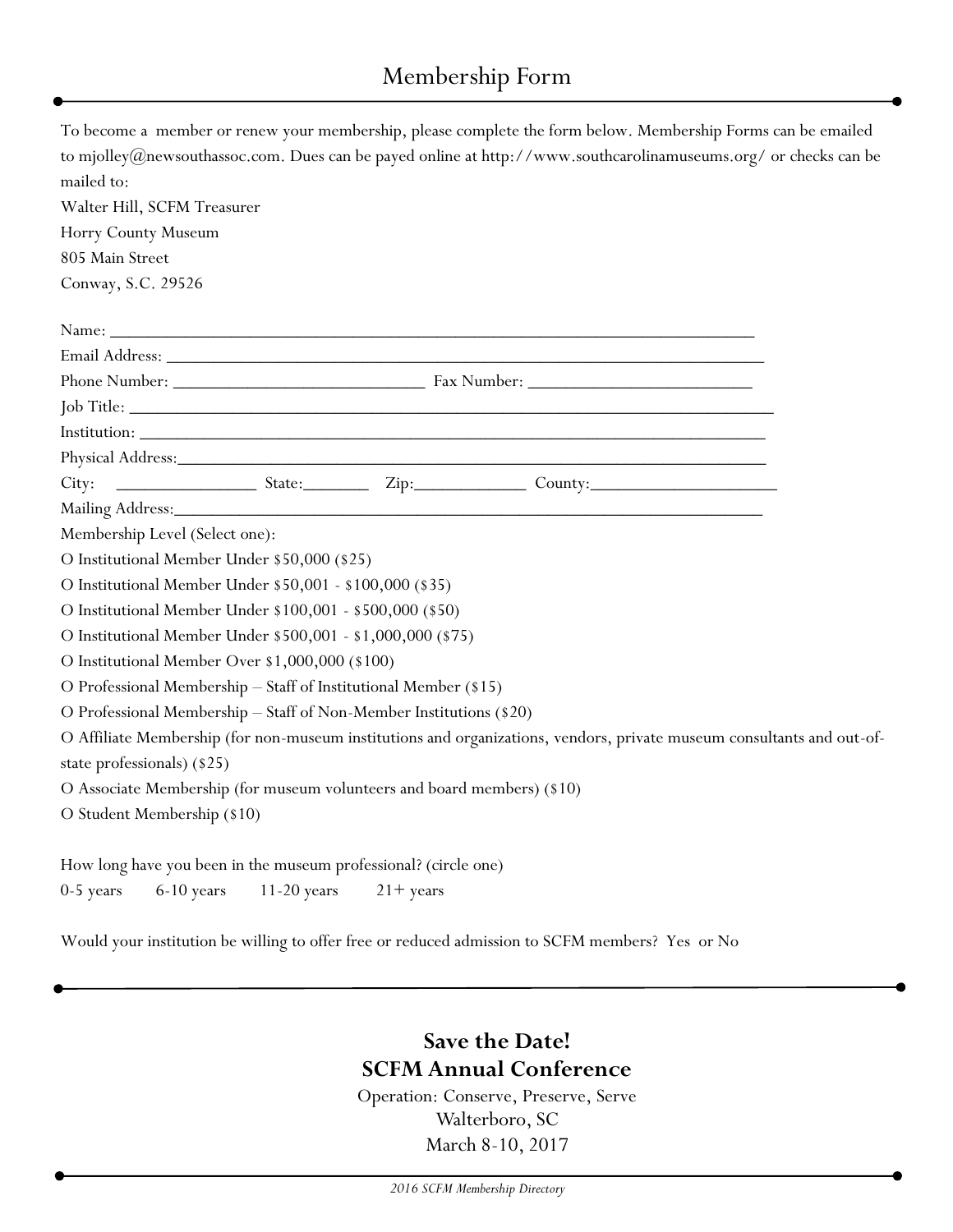| Member Museums Offering Discounted Admission to Members 4 |  |
|-----------------------------------------------------------|--|
|                                                           |  |
|                                                           |  |
|                                                           |  |
|                                                           |  |
|                                                           |  |
|                                                           |  |
| George D. Terry Professional Development Fellowship 16    |  |

South Carolina Federation of Museums 2016 Membership Directory Prepared by the Executive Committee for the South Carolina Federation of Museums For more information on membership in SCFM, please call

(803) 725-7921 or email: mjolley@newsouthassoc.com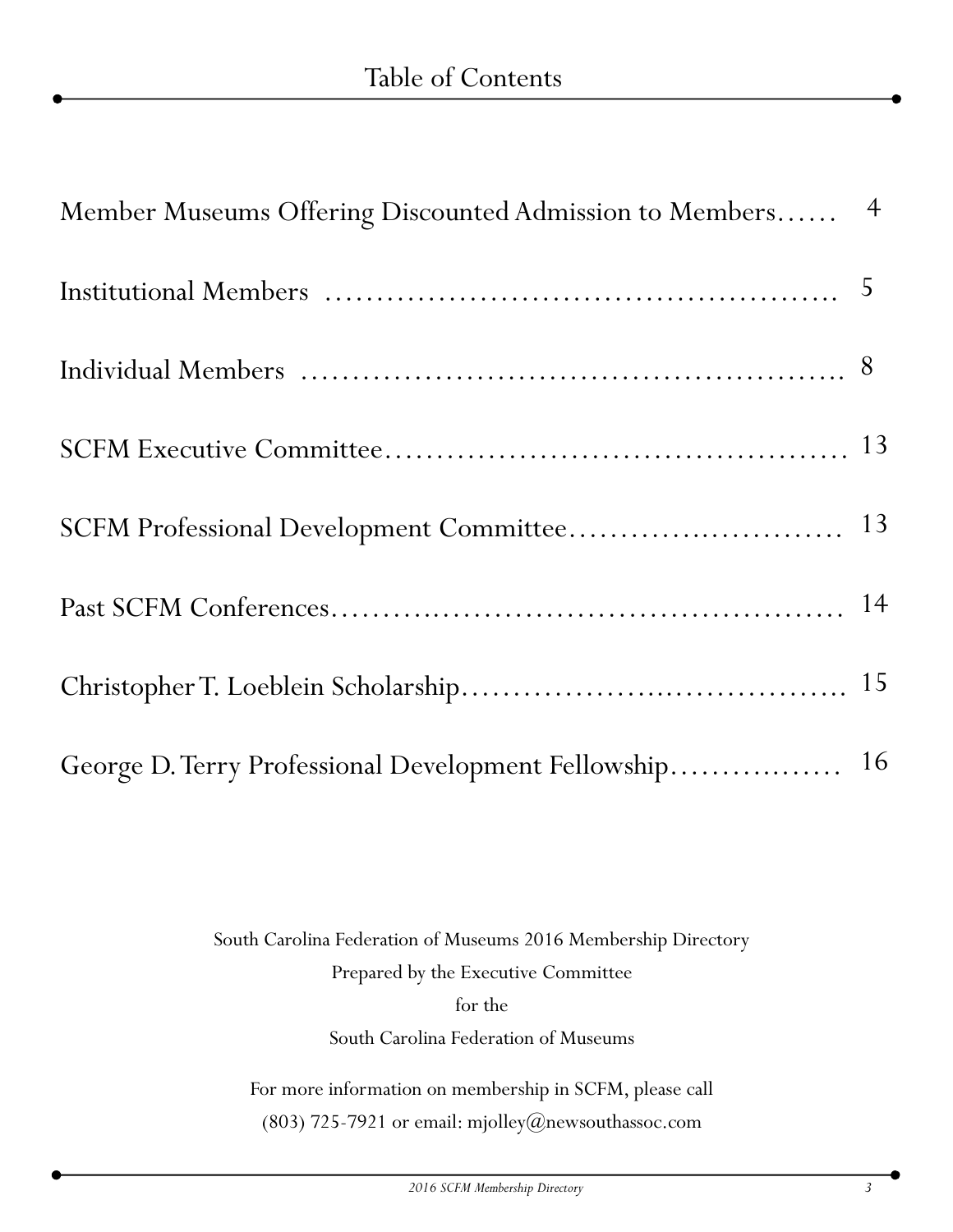#### **Aiken\_\_\_\_\_\_\_\_\_\_\_\_\_\_\_\_\_\_\_\_\_\_\_\_\_**

#### **Aiken County Historical Museum**

433 Newberry Street, SW Aiken, South Carolina 29801 (803) 642-2015 Contact: Brenda Baratto, Executive Director bbaratto@aikencountysc.gov [www.aikencountyhistoricalmuseum.org](http://www.aikencountyhistoricalmuseum.org)

#### **Redcliffe Plantation State Historic Site**

181 Redcliffe Road Beech Island, South Carolina 29842 (803) 827-1473 Contact: Joy Raintree, Park Manager jraintree@scprt.com http://www.southcarolinaparks.com/redcliffe

#### **Beaufort\_\_\_\_\_\_\_\_\_\_\_\_\_\_\_\_\_\_\_\_\_\_\_**

#### **Beaufort History Museum**

713 Craven Street Beaufort, South Carolina 29902 (843) 379-3079 info@beauforthistorymuseum.com Contact: Carol Lauvray, Board of Directors President

# **Verdier House Museum/**

# **Historic Beaufort Foundation**

P.O. Box 11 Beaufort, South Carolina 29901 (843) 379-6335 Contact: Jacque Wedler, Verdier House Director jwedler@historicbeaufort.org

#### **Charleston\_\_\_\_\_\_\_\_\_\_\_\_\_\_\_\_\_\_\_\_\_\_**

#### **Gibbes Museum of Art**

135 Meeting Street Charleston, South Carolina 29401 (843) 722-2706 x232 Contact: Zinnia Willits, Director of Collections and Operations zwillits@gibbesmuseum.org

#### **Georgetown\_\_\_\_\_\_\_\_\_\_\_\_\_\_\_\_\_\_\_\_**

#### **Hopsewee Plantation**

494 Hopsewee Road Georgetown, South Carolina 29440 (843) 546-7891 mail@hopsewee.com Contact: Raejean and Frank Beattie, Owners

#### **Horry\_\_\_\_\_\_\_\_\_\_\_\_\_\_\_\_\_\_\_\_\_\_\_\_**

#### **Horry County Museum**

805 Main Street Conway, South Carolina 29526 (843) 915-7862 Contact: Walter Hill, Director hillr@horrycounty.org www.horrycountymuseum.org

#### **Marion\_\_\_\_\_\_\_\_\_\_\_\_\_\_\_\_\_\_\_\_\_\_\_**

#### **The Grove, The Inn on Harlee**

408 Harllee Place Marion, South Carolina 29571 (843) 423-5220 grovebandb@gmail.com Contact: Denley Caughman, Manager

#### **Oconee\_\_\_\_\_\_\_\_\_\_\_\_\_\_\_\_\_\_\_\_\_\_\_**

#### **Museum of the Cherokee in SC**

70 Short Street, Walhalla, SC 29691 (828) 369-3637 Contact: Nadia Dean, Business Development Cherokee1776@gmail.com http://www.cherokeemuseumsc.org

#### **Pickens\_\_\_\_\_\_\_\_\_\_\_\_\_\_\_\_\_\_\_\_\_\_\_\_**

#### **Bart Garrison Agricultural Museum of SC/ Lake Hartwell Country**

P.O. Box 565 Pendleton, South Carolina 29670 (864) 646-3782 Contact: Vicki B. Fletcher, Executive Director vicki@crownofthecarolinas.org

#### **Richland\_\_\_\_\_\_\_\_\_\_\_\_\_\_\_\_\_\_\_\_\_\_\_**

#### **McKissick Museum, University of South Carolina**

816 Bull Street Columbia, South Carolina 29208 (803) 777-7251 Contact: Jane Przybysz, Executive Director jprzybys@mailbox.sc.edu www.cas.sc.edu/mcks

#### **South Carolina State Museum**

301 Gervais Street Columbia, South Carolina 29201 (803) 898-4921 Contact: Willie Calloway, Executive Director willie.calloway@scmuseum.org www.scmuseum.org

**If your institution is not listed and you are interested in providing free or reduced admission to SCFM members, please contact Melissa Jolley, mjolley@newsouthassoc.com, to be added to the list.**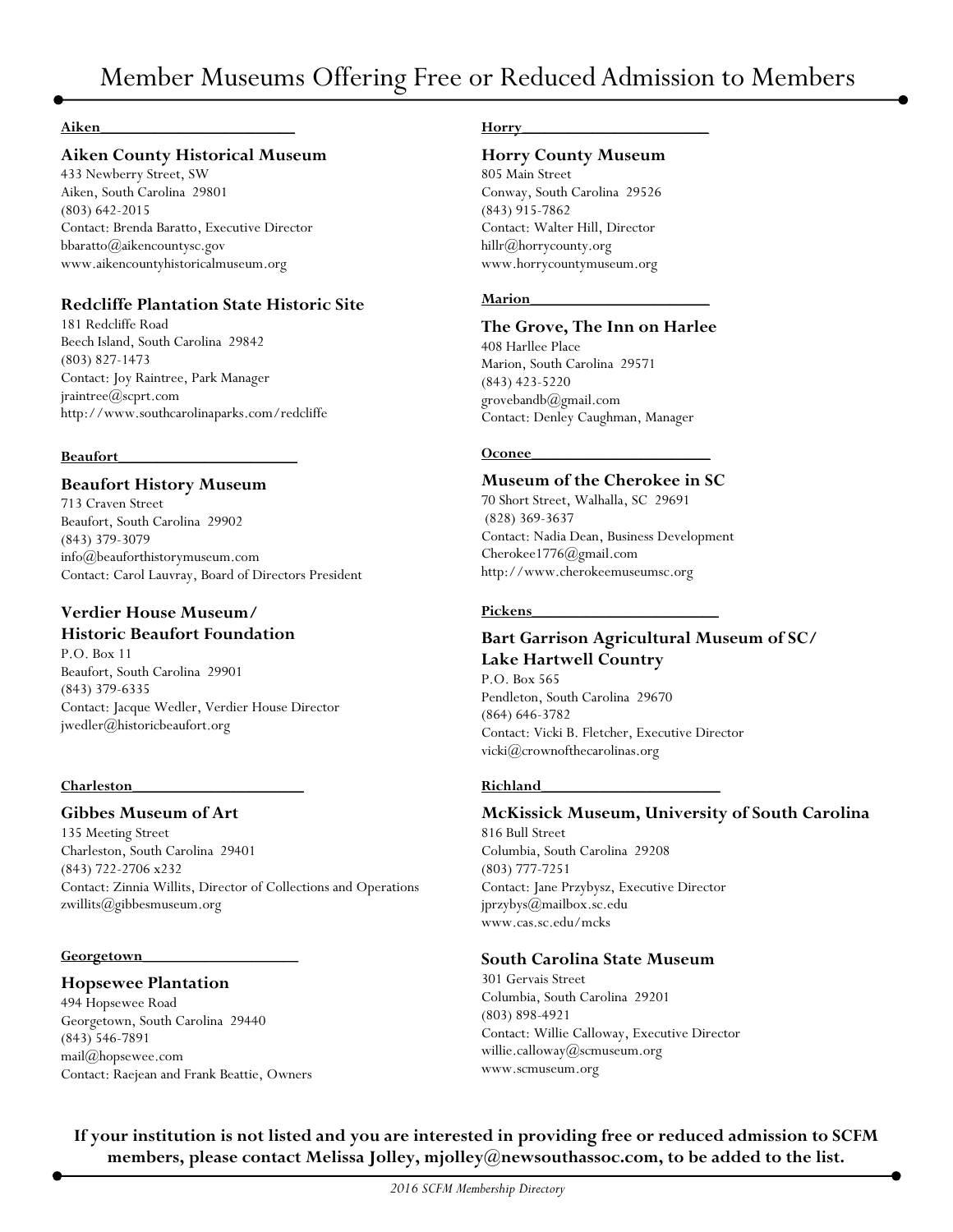# Institutional Members

#### **Aiken County Historical Museum**

433 Newberry Street, SW Aiken, South Carolina 29801 (803) 642-2015 Contact: Brenda Baratto, Executive Director bbaratto@aikencountysc.gov [www.aikencountyhistoricalmuseum.org](http://www.aikencountyhistoricalmuseum.org)

#### **Bart Garrison Agricultural Museum of SC/Lake Hartwell Country**

P.O. Box 565 Pendleton, South Carolina 29670 (864) 646-3782 Contact: Vicki B. Fletcher, Executive Director vicki@crownofthecarolinas.org

#### **Beaufort History Museum**

713 Craven Street Beaufort, South Carolina 29902 (843) 379-3079 info@beauforthistorymuseum.com Contact: Carol Lauvray, Board of Directors President

#### **Belton Area Museum Association**

100 North Main Street Belton, South Carolina 29627 (864) 338-7400 beltonmuseum@bellsouth.net Contact: Abigal Burden, Executive Director

# **Bertha Lee Strickland Cultural Museum**

P.O. Box 4773 208 West South 2nd Street Seneca, South Carolina 29679 (864) 710-9994 Contact: Shelby Henderson, Manager/Curator shenderson@seneca.sc.us

#### **Bluffton Historical Preservation Society, Heyward House Historic Center**

P.O. Box 742 Bluffton, South Carolina 29910 (843) 757-6293 heywardhouse@gmail.com Contact: Katie Epps, Director of the Heyward House Historic Center www.heywardhouse.org

#### **Bob Campbell Geology Museum**

140 Discovery Lane Clemson, South Carolina 29634 (864) 656-4602 Contact: Adam Smith, Curator bcgm@clemson.edu

#### **Brookgreen Gardens**

P.O. Box 3368 Pawleys Island, South Carolina 29585 (843) 235-6035 bjewell@brookgreen.org Contact: Bob Jewell, President and CEO www.brookgreen.org

# **Calhoun County Museum and Cultural Center**

313 Butler Street St. Matthews, South Carolina 29135 (803) 874-3964 ccmuseum@yahoo.com Contact: Debbie Roland, Director

#### **Camden Archives and Museum**

1314 Broad Street Camden, South Carolina 29020 (803) 425-6050 Contact: Katherine Richardson, Director krichardson@camdensc.org cityofcamdensc.org

# **Clinton Museum**

P.O. Drawer 748 Clinton, South Carolina 29325 (864) 923-2168 Contact: Elaine Thorp, Executive Director ethorp@cityofclintonsc.com http://www.cityofclintonsc.com/

#### **Coastal Discovery Museum**

P.O. Box 23497 Hilton Head Island, South Carolina 29925 (843) 689-6767 x225 Contact: Natalie Hefter, VP of Programs nhefter@coastaldiscovery.org www.coastaldiscovery.org

#### **Colleton Museum & Farmer's Market**

506 E. Washington Street Walterboro, South Carolina 29488 (843) 549-2303 Contact: Gary Brightwell, Director gbrightwell@colletoncounty.org

#### **Daufuskie Island Historical Foundation**

48 Old Haig Point Road Daufuskie Island, South Carolina 29915 (843) 686-6270 Contact: Patricia Dempsey, Treasurer

#### **Drayton Hall**

3380 Ashely River Road Charleston, South Carolina 29414 (843) 769-2600 dhall@draytonhall.org Contact: Carter Hudgins, President and CEO www.draytonhall.org

#### **Elloree Heritage Museum & Cultural Center, Inc.**

2714 Cleveland Street Elloree, South Carolina 29047 (803) 897-2225 elloreemuseum@ntinet.com Contact: Howard Shirer, President of the Board Mailing Address: P.O. Box 54, Elloree, SC 29047

#### **Fairfield County Historical Museum**

P.O. Box 637 Winnsboro, South Carolina 29180 (803) 635-9811 fairfieldmus@truvista.net Contact: Pelham Lyles, Director

#### **Florence County Museum**

111 West Cheves Street Florence, South Carolina 29501 (843) 676-1200 Contact: Andrew Stout, Executive Director astout@florenceco.org

# **Franklin G. Burroughs-Simeon B. Chapin Art Museum**

3100 South Ocean Boulevard Myrtle Beach, South Carolina 29577 (843) 238-2510 Contact: Patricia Goodwin, Executive Director pgoodwin@myrtlebeachartmuseum.org www.myrtlebeachartmuseum.org

#### **Georgetown County Historical Society & Museum**

120 Broad Street Georgetown, South Carolina 29440 (404) 610-5086 info@georgetowncountymuseum.com Contact: Jan McGinty, Volunteer Curator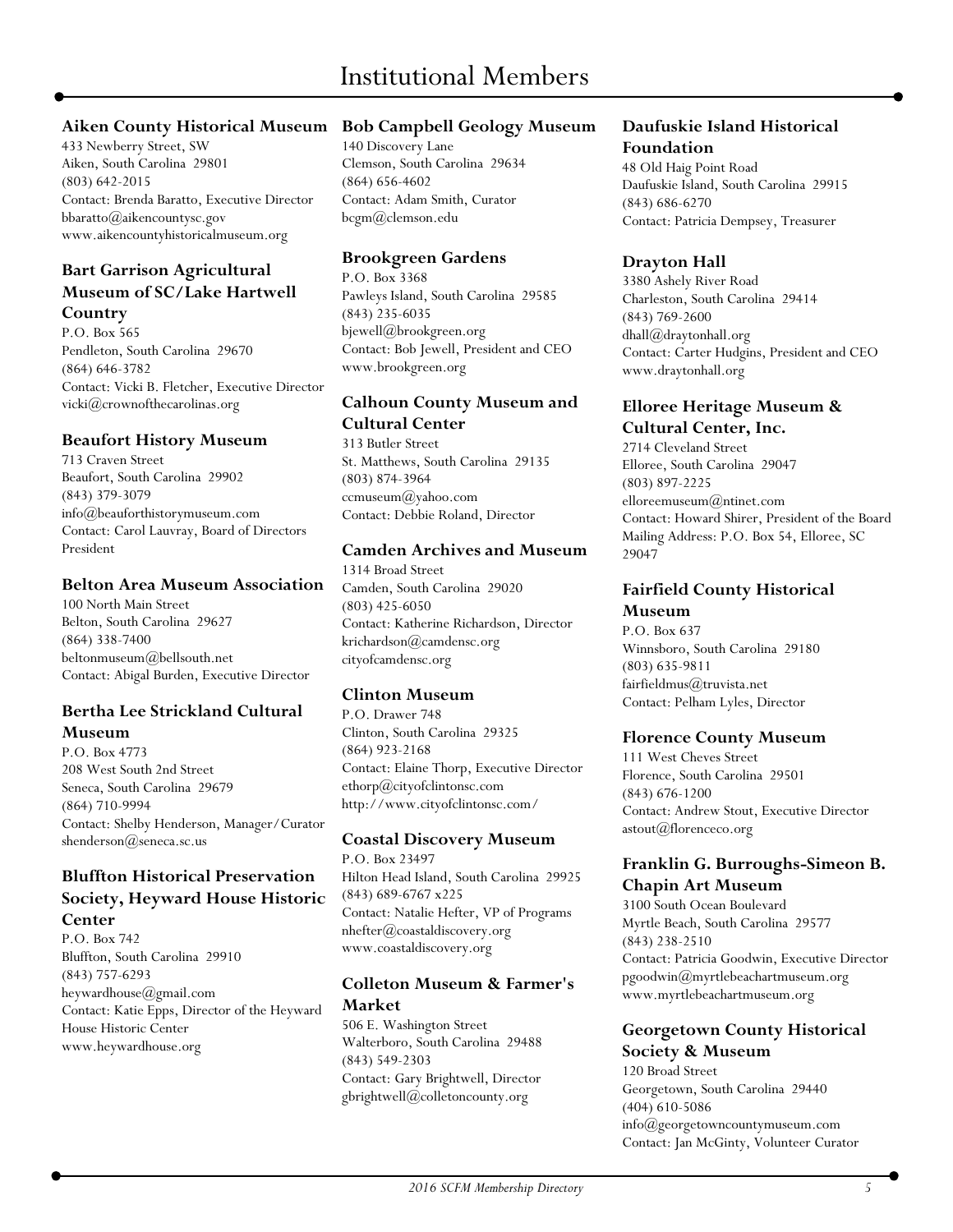#### **Gibbes Museum of Art**

135 Meeting Street Charleston, South Carolina 29401 (843) 722-2706 x232 Contact: Zinnia Willits, Director of Collections and Operations zwillits@gibbesmuseum.org

#### **Hall of Heroes Veteran Museum**

106 Main Street N. Greenwood, South Carolina 29646 (864) 554-6829 Contact: Terry Weeks, Co-Director weekstc@gmail.com Mailing Address: 103 Winding Creek Ct, Greenwood, SC 29649 -3434

# **Hampton County Museum**

P.O. Box 152 Hampton, South Carolina 29924 (803) 943-5484 contact@hchssc.org Contact: LaClaire Laffitte, HC Historical Society, President

# **Historic Columbia**

1601 Richland Street Columbia, South Carolina 29201 (803) 252-7742 Contact: Robin Waites, Executive Director rwaites@historiccolumbia.org www.historiccolumbia.org

#### **Hopsewee Plantation**

494 Hopsewee Road Georgetown, South Carolina 29440 (843)546-7891 mail@hopsewee.com Contact: Raejean and Frank Beattie, Owners

#### **Horry County Museum**

805 Main Street Conway, South Carolina 29526 (843) 915-7862 Contact: Walter Hill, Director hillr@horrycounty.org www.horrycountymuseum.org

# **Kaminski House Museum**

1003 Front Street Georgetown, South Carolina 29440 (843) 546-7706 Contact: Robin Gabriel, Executive Director rgabriel@kaminskimuseum.org www.kaminskimuseum.org

#### **Lexington County Museum**

P.O. Box 637 Lexington, South Carolina 29071 (803) 359-8369 Contact: J.R. Fennell, Director JRFennell@lex-co.com www.lex-co.sc.gov/museum

#### **Marion County Museum**

101 Willcox Avenue Marion, South Carolina 29571 (843) 423-8299 marioncountymuseum $@at$ .net Contact: Rosanne Black, Director Mailing Address: P.O. Box 220, Marion, SC 29571

# **McKissick Museum, University of South Carolina**

816 Bull Street Columbia, South Carolina 29208 (803) 777-7251 Contact: Jane Przybysz, Executive Director jprzybys@mailbox.sc.edu www.cas.sc.edu/mcks

# **Middleton Place**

4300 Ashley River Road Charleston, South Carolina 29414 Contact: Tracey Todd ttodd@middletonplace.org

#### **Morris Center for Lowcountry Heritage**

10782 S. Jacob Smart Blvd. Ridgeland, South Carolina 29936 (843) 284-9227 Contact: Annmarie Reiley-Kay, Director of Programs & Exhibits Areiley@morrisheritagecenter.org www.morrisheritagecenter.org Mailing Address: P.O. Box 1116, Ridgeland, SC 29936

# **North Charleston and American LaFrance Fire Museum and Educational Center**

4975 Centre Pointe Drive North Charleston, South Carolina 29418 (843) 740-5552 Contact: Renee Frye, Museum Coordinator rfrye@northcharleston.org www.northcharlestonfiremuseum.org

#### **Oconee Heritage Center**

123 Brown's Square Drive Walhalla, South Carolina 29691 (864) 638-2224 info@oconeeheritagecenter.org Contact: Leslie White, Director/Curator www.oconeeheritagecenter.org

# **Old Santee Canal Park**

900 Stony Landing Road Moncks Corner, South Carolina 29461 (843) 899-5200 Contact: Mary Bell, Education Coordinator msbell@santeecooper.com www.oldsanteecanalpark.org

# **Patriots Point Naval & Maritime Museum**

40 Patriots Point Road Mt. Pleasant, South Carolina 29464 (843) 881-5990 Contact: Melissa Buchanan, Collections Curator mbuchanan@patriotspoint.org

#### **Pendleton Historic Foundation**

P.O. Box 444 Pendleton, South Carolina 29670 (864) 646-7249 pendletonhf@gmail.com Contact: Carol Burdette, President Rebecca Pokorny, Vice President www.pendletonhistoricfoundation.org

#### **Redcliffe Plantation State Historic Site**

181 Redcliffe Road Beech Island, South Carolina 29842 (803) 827-1473 Contact: Joy Raintree, Park Manager jraintree@scprt.com http://www.southcarolinaparks.com/redcliffe

# **Santa Elena History Center**

1501 Bay Street Beaufort, South Carolina 29902 (843) 379-1550 Contact: Megan Meyer, Executive Director

# **South Carolina Civil War Museum**

4857 Hwy 17 South Bypass Myrtle Beach, South Carolina 29577 (843) 293-3377 mbisr@mbisr.com Contact: Ted Gragg, Curator www.mbisr.com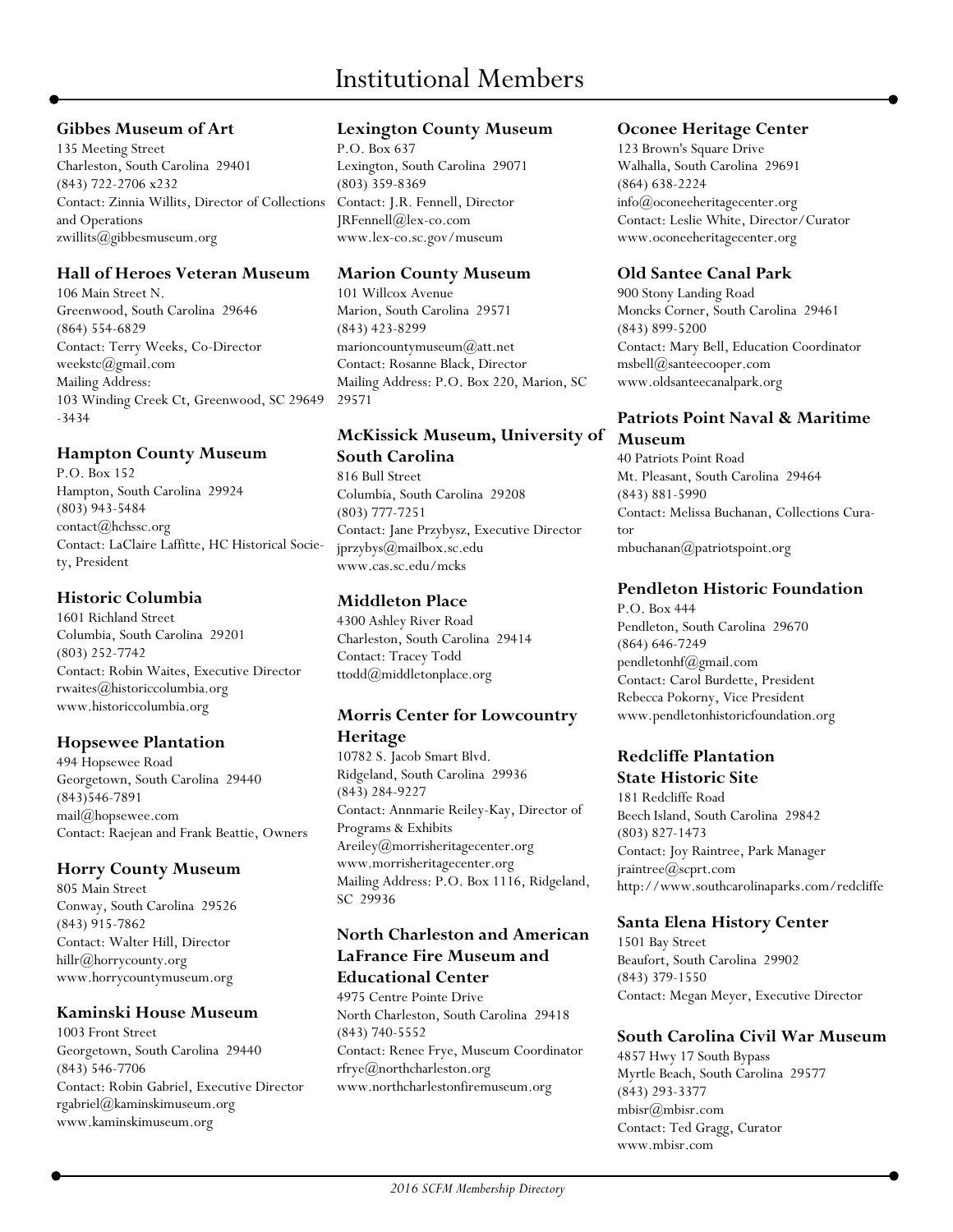# **South Carolina Maritime Museum Sumter County Museum**

P.O. Box 2228 Georgetown, South Carolina 29442 (843) 520-0111  $info@sc-mm.org$ Contact: Melissa Small, Museum Manager www.sc-mm.org

#### **South Carolina Military Museum**

1 National Guard Road, Stop 23 Columbia, South Carolina 29201 (803) 299-4440 Contact: Ewell G. Sturgis, Jr., Director / Curator sturgiseg@tag.scmd.state.sc.us www.scmilitarymuseum.com

#### **South Carolina Railroad Museum**

P.O. Box 7246 Columbia, South Carolina 29205 (215) 888-5104 Contact: Henry Nechemias, Treasurer henryn215@aol.com www.scrm.org

#### **South Carolina Confederate Relic Room and Military Museum**

301 Gervais Street Columbia, South Carolina 29201 [\(803\) 737-8093](tel:%28803%29%20737-8096) Contact: Shirley Schoonover, Administrative Coordinator sschoon@crr.sc.gov [www.crr.sc.gov](http://www.crr.sc.gov)

#### **South Carolina State Library**

1500 Senate Street Columbia, South Carolina 29201 (803) 734-4618 Contact: Chris Yates, Deputy Director cyates@statelibrary.sc.gov

#### **South Carolina State Museum**

301 Gervais Street Columbia, South Carolina 29201 (803) 898-4921 Contact: Willie Calloway, Executive Director willie.calloway@scmuseum.org www.scmuseum.org

122 N. Washington St. Sumter, South Carolina 29150 (803) 775-0908 Contact: Annie Rivers, Executive Director arivers@sumtercountymuseum.org

#### **The Charleston Museum**

360 Meeting Street Charleston, South Carolina 29403 (843) 722-2996 x223 Contact: Carl Borick, Director cborick@charlestonmuseum.org www.charlestonmuseum.org

#### **The Rice Museum**

P.O. Box 902 Georgetown, South Carolina 29442 (843) 546-7423 thericemuseum@gmail.com Contact: James A. Fitch, Executive Director

#### **Upcountry History Museum - Furman University**

540 Buncombe Street Greenville, South Carolina 29601 (864) 467-3100 Contact: Dana Thorpe, Executive Director dana@upcountryhistory.org www.upcountryhistory.org

#### **US Army Chaplain Corps Museum**

10100 Lee Road Fort Jackson, South Carolina 29209 (803) 751-8079 Contact: Marcia McManus, Director marcia.g.mcmanus.civ@mail.mil

# **Verdier House Museum/Historic**

**Beaufort Foundation** P.O. Box 11 Beaufort, South Carolina 29901 (843) 379-6335 Contact: Jacque Wedler, Verdier House Director jwedler@historicbeaufort.org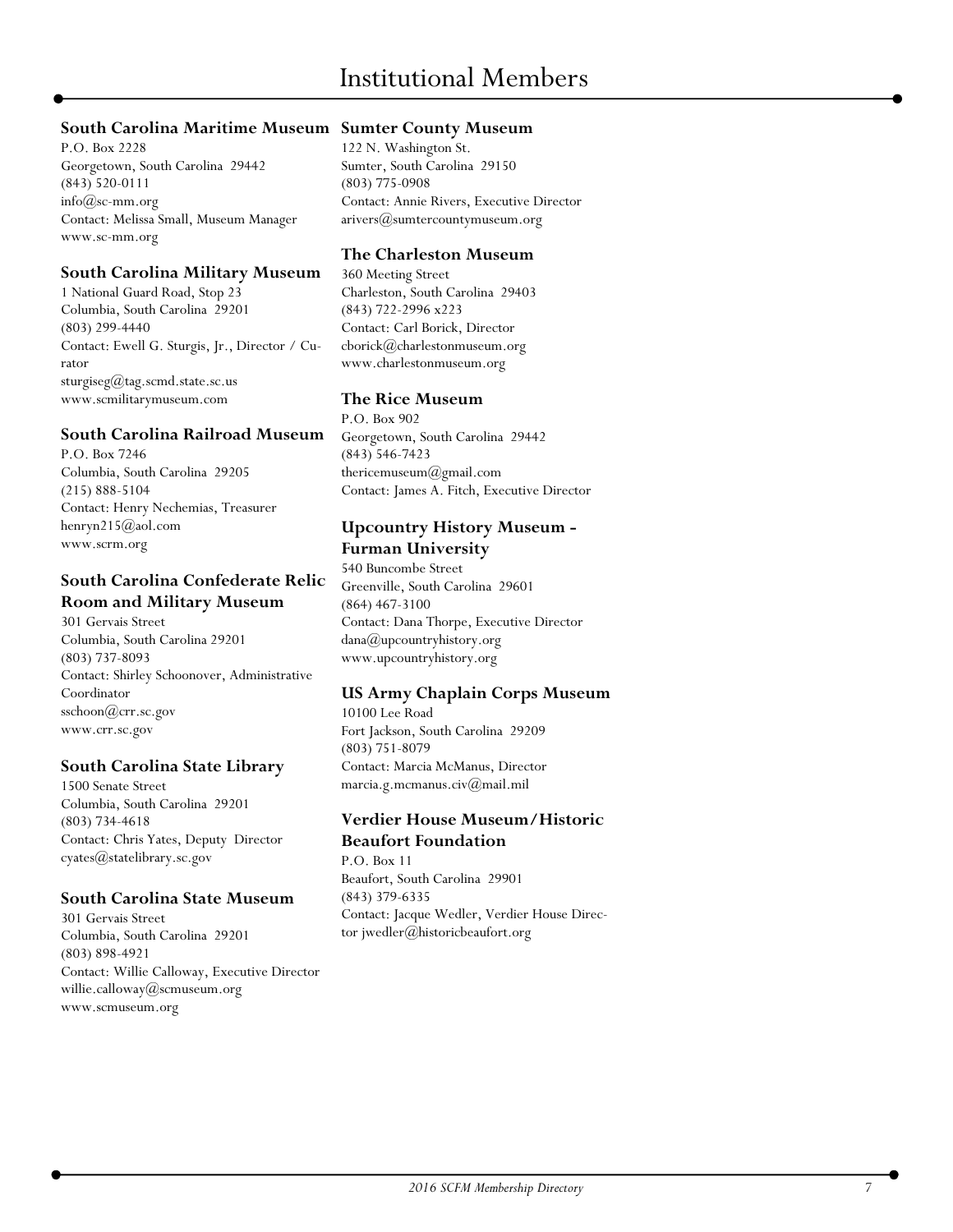#### **Robyn Adams**

Registrar, South Carolina State Museum 301 Gervais Street, Loading Zone D Columbia, South Carolina 29033 (803) 898-4954 robyn.adams@scmuseum.org

# **Melanie Amick**

Owner/Designer, Amick Designs P.O. Box 2154 Lexington, South Carolina 29071 (803) 808-2920 melanie@amickdesigns.com www.amickdesigns.com

# **Brenda Baratto**

Executive Director, Aiken County Historical Museum 433 Newberry Street, SW Aiken, South Carolina 29801 (803) 642-2015 [bbaratto@aikencountysc.gov](mailto:bbaratto@aikencountysc.gov) [www.aikencountyhistoricalmuseum.org](http://www.aikencountyhistoricalmuseum.org)

# **Julia Barnes**

Grad Student - Retiree, Clemson University 710 Due West Road Honea Path, South Carolina 29564 (864) 934-0540 jashle2@g.clemson.edu

# **Mary S. Bell**

Education Coordinator, Old Santee Canal Park 900 Stony Landing Road Moncks Corner, South Carolina 29461 (843) 899-5200 msbell@santeecooper.com www.oldsanteecanalpark.org

# **Robert E. Blackwell**

Media Coordinator, South Carolina State Museum 301 Gervais Street Columbia, South Carolina 29201 (803) 898-4904 bobby.blackwell@scmuseum.org

# **Hilary Brannock**

Collections Assistant & Traveling Exhibits, South Carolina State Museum 301 Gervais Street Columbia, South Carolina 29206 (803) 737-4159 hilary.brannock@scmuseum.org www.scmuseum.org

#### **James A. Brannock**

Appraiser, Personal Property Appraisals, LLC P.O. Box 6396 Columbia, South Carolina 29260-6396 (803) 238-8188 jabrannock@aol.com

# **Lee Gordon Brockington**

Senior Interpreter, Hobcaw Barony 22 Hobcaw Road Georgetown, South Carolina 29440 (843) 904-9014 lee@hobcawbarony.org

# **Dawn Brut**

Curator of Education, Coastal Discovery Museum 70 Honey Horn Drive Hilton Head Island, South Carolina 29926 (843) 689-6767 x228 dbrut@coastaldiscovery.org www.coastaldiscovery.org

# **Lana Burgess**

Faculty Curator, McKissick Museum, University of South Carolina 816 Bull Street Columbia, South Carolina 29208 (803) 777-5486 lburgess@mailbox.sc.edu www.artsandsciences.sc.edu/mckissickmuseum

# **Willie Calloway**

Director, South Carolina State Museum 301 Gervais Street Columbia, South Carolina 29201 (803) 898-4930 Willie.calloway@scmuseum.org www.scmuseum.org

# **Denley Caughman**

Manager, The Grove, The Inn on Harlee 408 Harlee Place Marion, South Carolina 29571 (843) 423-5220 grovebandb@gmail.com

# **Maranda Christy**

1063 Ackerman Drive Graniteville, South Carolina 29829 (803) 450-6505 mchristy090@gmail.com

#### **Christian Cicimurri**

Curator of Natural Science, McKissick Museum, University of South Carolina 816 Bull Street Columbia, South Carolina 29208 (803) 777-2823 cicimurr@mailbox.sc.edu

# **David Cicimurri**

Curator of Natural History, South Carolina State Museum 301 Gervais Street Columbia, South Carolina 29201 (803) 898-4946 dave.cicimurri@scmuseum.org

# **Rachel Cockrell**

Registrar/Operations Chief, SC Confederate Relic Room & Military Museum 301 Gervais Street Columbia, South Carolina 29201 (803) 737-8020 rcockre@crr.sc.gov

# **Sharon Corey**

Museum Volunteer, Georgetown County Museum 343 Steen Road Mount Croghan, South Carolina 29727 (843) 658-6336 sharonf\_corey@yahoo.com

# **Lacey Czeluscinski**

Registrar, Florence County Museum 1159 Triple Crown Court Elgin, South Carolina 29045 (573) 723-0728 lmintonc13@gmail.com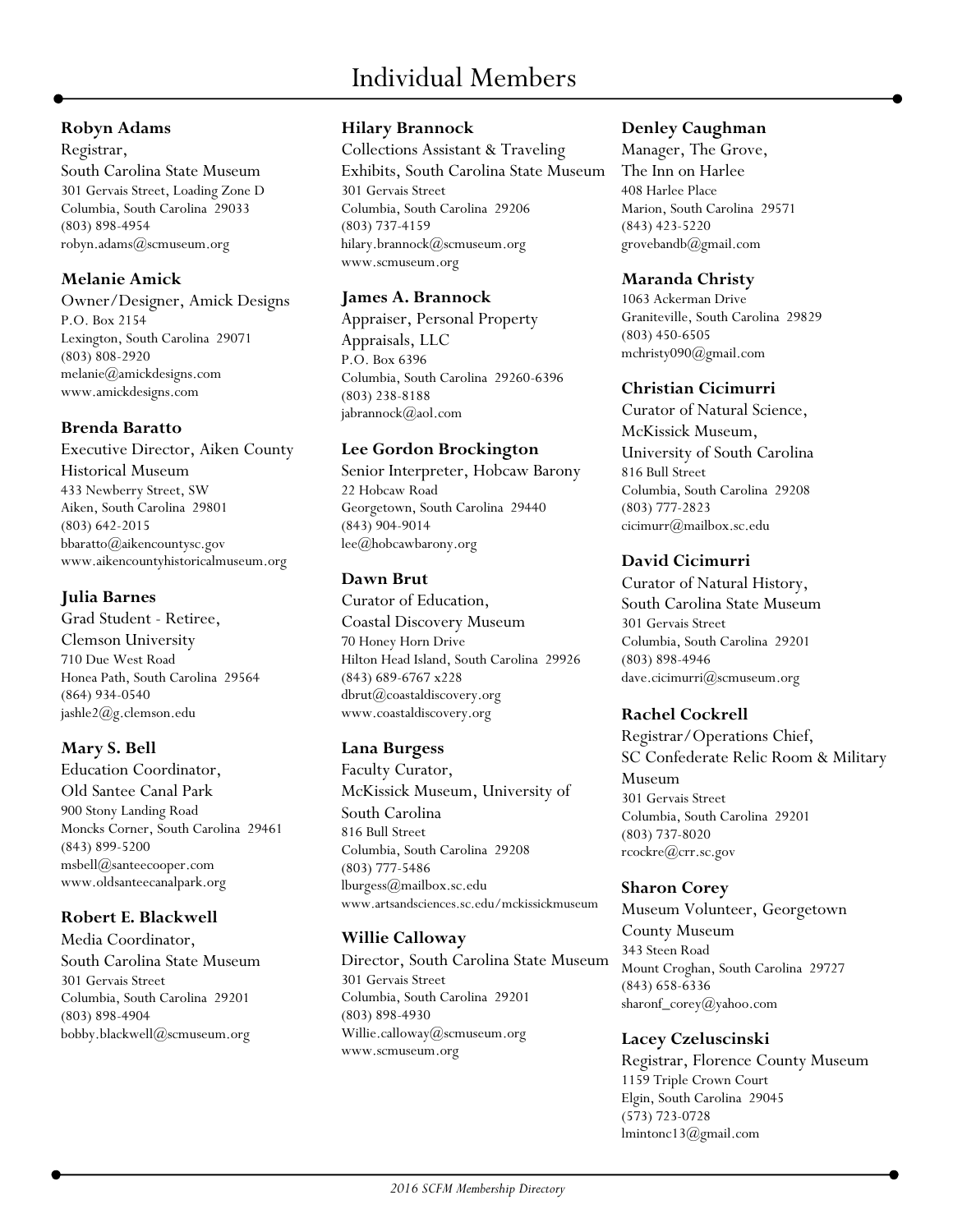# **Nadia Dean**

Business Development, Museum of the Cherokee in SC 70 Short Street, Walhalla, SC 29691 (828) 369-3637 Cherokee1776@gmail.com http://www.cherokeemuseumsc.org

# **Jeff Dudley**

Past-President, Marlboro Historical Society 4684 Hwy 38 South Blenheim, South Carolina 29516 (843) 454-6233 jeff.j.dudley@gmail.com http://users.marloboroelectric.net/marlborou gh/

# **Mary L. Farrell**

Owner, Potter, Westmoore Pottery 4622 Busbee Road Seagrove, North Carolina 27341 (910) 464-3700 westmoore2@gmail.com

# **Wanda Fowler**

Researcher, Culture & Heritage Museums 210 East Jefferson Street York, South Carolina 29745 (803) 684-3948 wfowler@chmuseums.org www.chmuseums.org

# **Fielding Freed**

Director of Museums, Historic Columbia 1601 Richland Street Columbia, South Carolina 29201 (803) 252-1770 x34 ffreed@historiccolumbia.org www.historiccolumbia.org

# **Stevie Kate Galicia**

Student, The George Washington University 938 Poplar Forest Ridge Clover, South Carolina 29710 (803) 810-2591 galicias@gwmail.gwu.edu

#### **Alexandra Gonzalez**

321 Prospect Bay Drive W Grasonville, Maryland 21638 (410) 200-4071 alexandramgonzo@gmail.com

# **Chelsea Grayburn**

Graduate Student, University of South Carolina 212 Nautique Circle Columbia, South Carolina 29229 (252) 227-1755 cegrayburn@gmail.com

# **Patrick Guglielmo**

11 Perry Street, Apt A Charleston, South Carolina 29403 (718) 964-8545 pbguglielmo@yahoo.com

# **Julie Hamer**

Graduate Student Collections Assistant, McKissick Museum 16 Bradley Ct. Cayce, South Carolina 29033 (843) 274-1927 jmhamer7@gmail.com

# **Fritz Hamer**

Curator of History and Archivist, SC Confederate Relic Room and Military Museum 301 Gervais Street Columbia, South Carolina 29201 (803) 737-9502 fphamer@gmail.com

# **Marion Haynes**

Public Education Specialist, Horry County Museum 805 Main Street Conway, South Carolina 29526 (843) 915-7861 haynesm@horrycounty.org

# **Whitney Heinzmann**

Archives Specialist, Culture & Heritage Museums 210 East Jefferson Street York, South Carolina 29745 (803) 818-6769 wheizmann@chmuseums.org www.chmuseums.org

#### **Claire Jerry**

Chief Curator of Collections and Research, McKissick Museum, University of South Carolina 816 Bull Street Columbia, South Carolina 29208 (803) 777-3388 jerryec@mailbox.sc.edu http://artsandsciences.sc.edu/ mckissickmuseum/mckissick-museum

#### **Suzanne Johnson**

Collections Manager, Fairfield County Museum 206 West High Street Winnsboro, South Carolina 29180 (803) 718-7877 spjboro@msn.com

# **Melissa Jolley**

Curator, Savannah River Site Savannah River Site, 315-M Aiken, South Carolina 29803 (803) 725-7921 mjolley@newsouthassoc.com http://www.newsouthassociates.com

# **Kathy Keenan**

Graduate Student, University of South Carolina 1532 Berkeley Road Columbia, South Carolina 29205 (803) 360-9767 keenan@sc.edu

# **Casey Lee**

Graduate Student, University of South Carolina 500 Alexander Road, Apt 823 West Columbia, South Carolina 29169 (864) 529-8175 caseyjeanlee@gmail.com

# **Sarah Lerch**

Graduate Student, University of South Carolina 1507 Crestwood Drive Columbia, South Carolina 29205 (412) 200-0694 slerch@email.sc.edu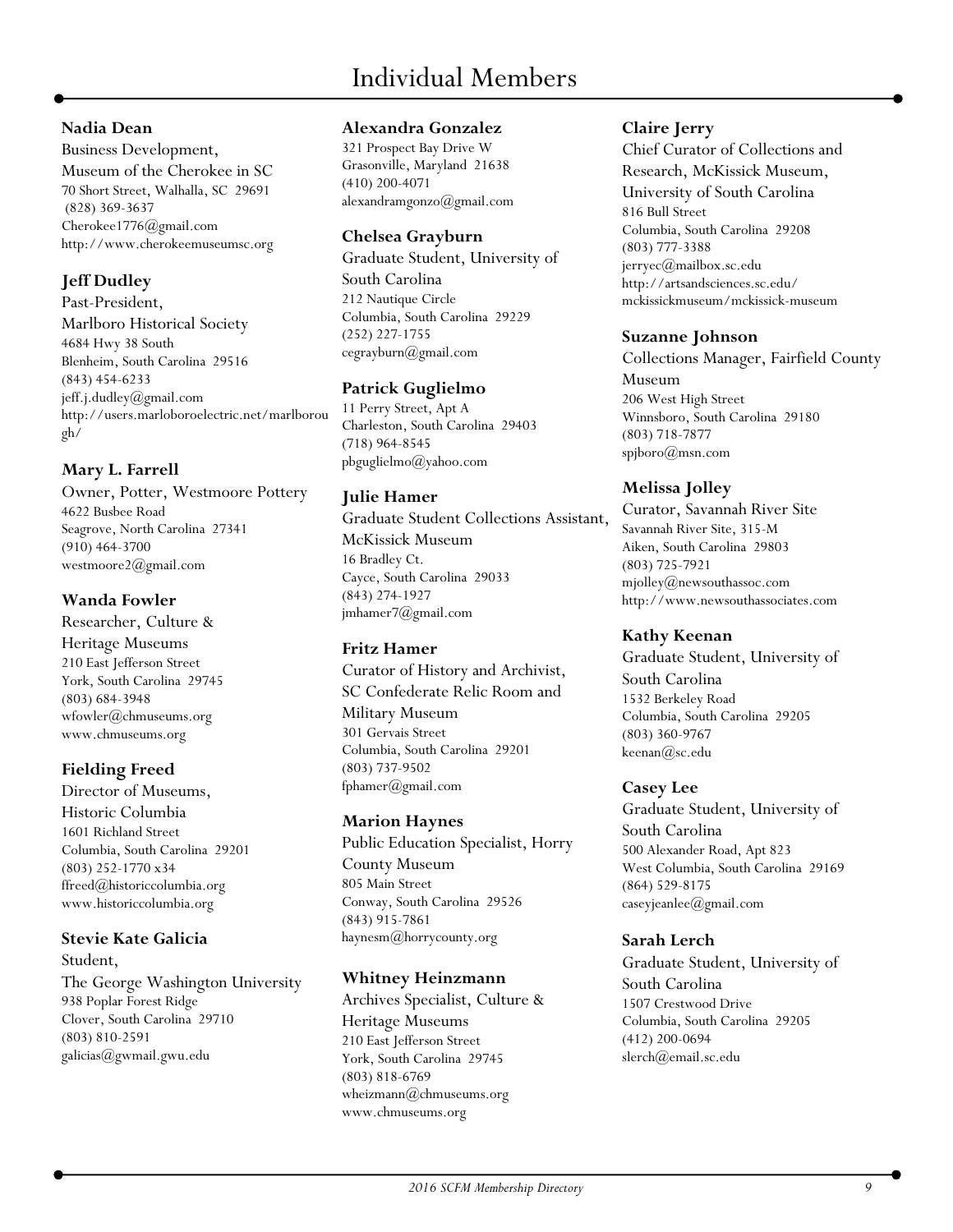# **Sandra Magee**

Office Manager, Pendleton Historic Foundation 2725 Old Greenville Hwy Central, South Carolina 29670 (864) 646-749 pendletonhf@gmail.com

# **Constance Mandeville**

Graduate Assistant, Columbia 63 500 Gills Creek Parkway Apt 1515 Columbia, South Carolina 29209 (518) 570-9589 mandevic@email.sc.edu

# **Michael Marks**

Museum Consultant, The Curtis Group 26 Bayley Point Lane Hilton Head Island, South Carolina 29926 (843) 301-2748 marks29926@icloud.com

# **Paul Matheny, III**

Director of Collections, South Carolina State Museum 301 Gervais Street Columbia, South Carolina 29201 (803) 898-4941 paul.matheny@scmuseum.org www.scmuseum.org

# **Jillian Matthews**

Museum Collections Specialist, Culture & Heritage Museums 216 East Jefferson Street York, South Carolina 29745 (803) 818-6764 jmatthews@chmuseums.org www.chmuseums.org

# **Jan McGinty**

Volunteer Curator, Georgetown County Historical Society and Museum 135 Pipedown Landing Drive Pawleys Island, South Carolina 29585 (404) 610-5086 janmcg@sc.rr.com

# **Mary Mikulla**

Interpretive Ranger, S.C. State Park Service, Colonial Dorchester SHS 300 State Park Road Summerville, South Carolina 29445 mmikulla@scprt.com

# **Elizabeth Moses**

Park Interpreter, S.C. State Park Service, Rose Hill Plantation SHS 2653 Sardis Road (Home) Union, South Carolina 29379 (864) 427-5966 moss@oconeeheritagecenter.org

# **Jennifer Moss**

Assistant Curator, Oconee Heritage Center P.O. Box 395 Walhalla, South Carolina 29691 (864) 638-2224 moss@oconeeheritagecenter.org

# **Ginny Newell**

Chief Conservator ReNewell, Inc. Fine Art Conservation 715 Woodrow Street Columbia, South Carolina 29205 (803) 254-1640 conservation@msn.com www.renewellinc.com

# **Niki Ohlandt**

220 Royal Palm Boulevard, Apt 101 Charleston, South Carolina 29407 (843) 814-6240 nlohlandt@yahoo.com

# **Ashley Oswald**

Collections Manager, Aiken County Historical Museum 433 Newberry Street, SW Aiken, South Carolina 29801 (803) 642-2015 aoswald@aikencountysc.gov [www.aikencountyhistoricalmuseum.org](http://www.aikencountyhistoricalmuseum.org)

# **Kristen Pace**

Community Engagement Coordinator, Upcountry History Museum 540 Buncombe Street Greenville, South Carolina 29601 (864) 467-3100 x118 kristen@upcountryhistory.org

# **P.J. Perea**

Director, NWTF Winchester Wild

Turkey Museum 770 Augusta Road Edgefield, South Carolina 29824 (803) 637-7639 pperea@nwtf.net www.nwtf.org/about\_us/ winchester\_museum.html

# **Andrea Powell**

Museum Manager, Hartsville Museum 222 North Fifth Street Hartsville, South Carolina 29550 (843) 383-3005 andrea.powell@hartsville.sc.gov hartsvillemuseum.org

# **Bobby Ranstadler**

Graduate Student, Norwich University 3401 Oak Ridge Road Summerfield, NC 27358 (864) 978-5948 rranstad@stu.norwich.edu

# **Latasha M. Richards**

Director of Museum Collections, Culture & Heritage Museums 210 East Jefferson Street York, South Carolina 29745 (803) 818-6765 lrichards@chmuseums.org www.chmuseums.org

# **Allen Roberson**

Executive Director, SC Confederate Relic Room and Military Museum 301 Gervais Street Columbia, South Carolina 29201 803-737-8096 arobers@crr.sc.gov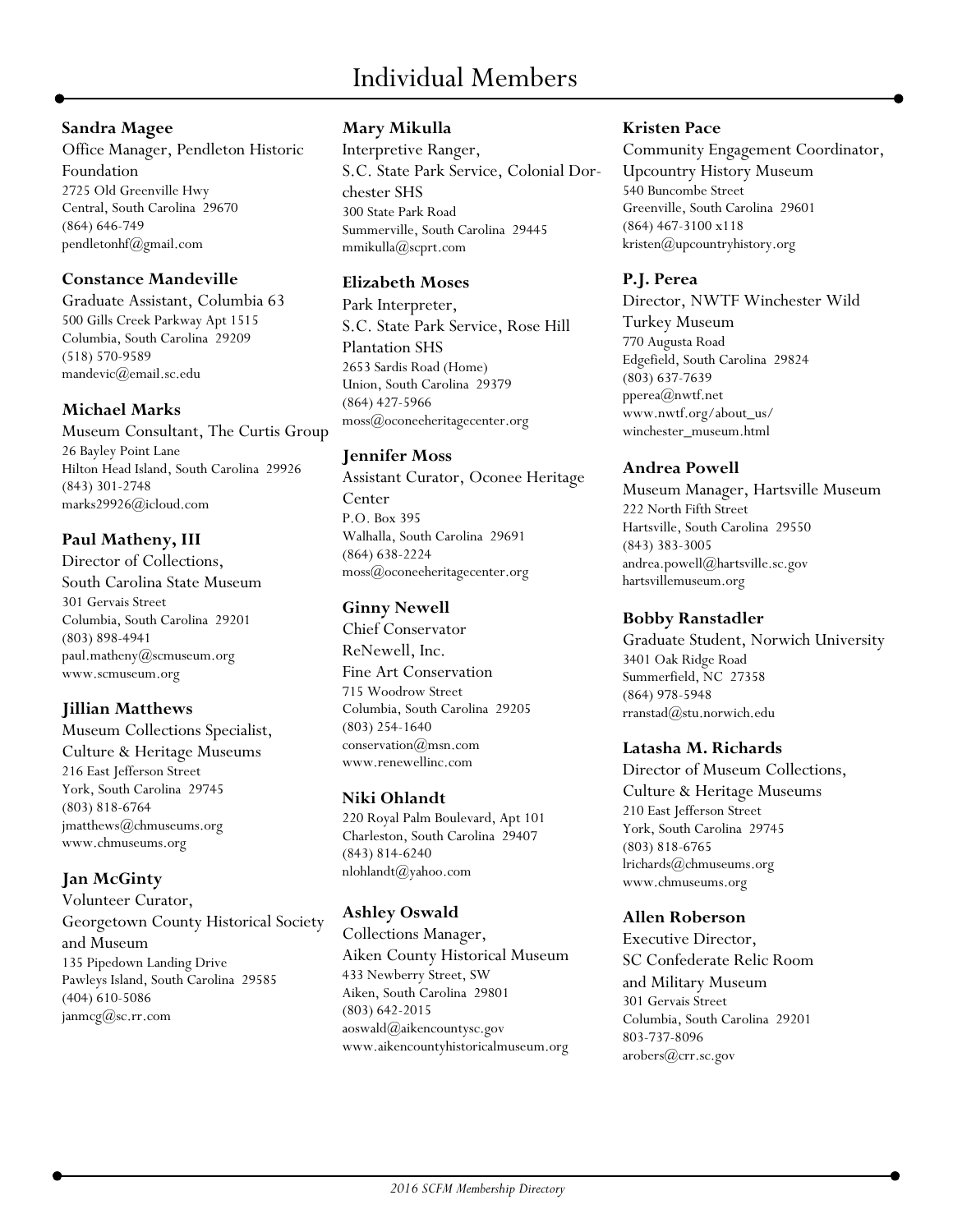# **Debbie Roland**

#### Director, Calhoun County Museum and Cultural Center 313 Butler Street St. Matthews, South Carolina 29135 (803) 874-3964 calhouncountymuseum@gmail.com www.calhouncountymuseumandculturalcenter. org

#### **Wendi Russell**

Business Owner, Printology Signs & Graphics 824 A Paris Avenue Port Royal, South Carolina 29935 (843) 473-4984 wendi@printologysigns.com

# **Rebecca Sailor**

Curator of Education, Gibbes Museum of Art 135 Meeting Street Charleston, South Carolina 29401 (843) 722-2706 rsailor@gibbesmuseum.org

# **Robin Salmon**

VP of Art & Historical Collections/ Curator of Sculpture, Brookgreen Gardens P.O. Box 3368 Pawleys Island, South Carolina 29585 (843) 235-6012 rsalmon@brookgreen.org www.brookgreen.org

# **Nancy Sambets**

Director of Archives, Culture & Heritage Museums 210 E. Jefferson Street York, South Carolina 29745 (803) 818-6766 nsambets@chmuseums.org www.chmuseums.org

# **Wayne Skipper**

Farm Site Manager, Horry County Museum 2279 Harris Short Cut Road Conway, South Carolina 29526 (843) 365-3596 skippere@horrycounty.org

# **Becky Slayton**

Owner, B. Slayton, LLC P.O. Box 21 Roebuck, South Carolina 29376 (864) 431-1571 reslayton@gmail.com

# **Mark D. Smith**

Collections Manager, McKissick Museum, University of South Carolina 816 Bull Street Columbia, South Carolina 29208 (803) 777-7801 mdsmith@mailbox.sc.edu www.cas.sc.edu/mcks

# **Ron Stafford**

MLIS Student, University of South Carolina 997 Peachtree Road Cheraw, South Carolina 29520 (843) 337-7033 ronnies@email.sc.edu

# **Andrew Stout**

Executive Director, Florence County Museum 111 West Cheves Street Florence, South Carolina 29501 (843) 676-1200 astout@florenceco.org

# **Katie Stringer-Clary**

Teaching Associate, Coastal Carolina University 2005 Sawyer Street Conway, South Carolina 29527 (865) 216-4188 mkatestringer@gmail.com

# **Rodger Stroup**

Superintendent, SC Railroad Museum 3401 Wilmot Avenue Columbia, South Carolina 29205 (803) 318-7086 histrycur@aol.com

#### **Kay Teer** Retired Art Consultant, 108 Nottinghill Court Simpsonville, South Carolina 29681 (864) 350-7180 kay\_teer@yahoo.com

#### **Andy Thomas**

8 Derby Court West Columbia, South Carolina 29170 (843) 560-2974 arthomas\_sc@yahoo.com

# **Tracey Todd**

Middleton Place 4300 Ashley River Road Charleston, South Carolina 29414 (843) 556-6020 ttodd@middletonplace.org

# **Kayleigh Vaughn**

Manager of Education, Columbia Museum of Art P.O. Box 2068 Columbia, South Carolina 29202 (803) 343-2186 kayleigh@columbiamuseum.org

# **Patricia Veasey**

Retired, Culture & Heritage Museums 783 Grasmere Lane Clover, South Carolina 29710 (704) 813-8432 veasey811808@bellsouth.net

# **Robin Waites**

Executive Director, Historic Columbia 1601 Richland Street Columbia, South Carolina 29201 (803) 252-7742 x14 rwaites@historiccolumbia.org www.historiccolumbia.org

# **Leah Walker**

Site & Event Manager, Aiken County Historical Museum 433 Newberry Street, SW Aiken, South Carolina 29801 (803) 642-2015 [lwalker@aikencountysc.gov](mailto:lwalker@aikencountysc.gov) [www.aikencountyhistoricalmuseum.org](http://www.aikencountyhistoricalmuseum.org)

# **Julie Warren**

Digital Archivist, Georgetown County Library 405 Cleland Street Georgetown, South Carolina 29440 (843) 344-1013 jqwarren@hotmail.com www.gcdigital.org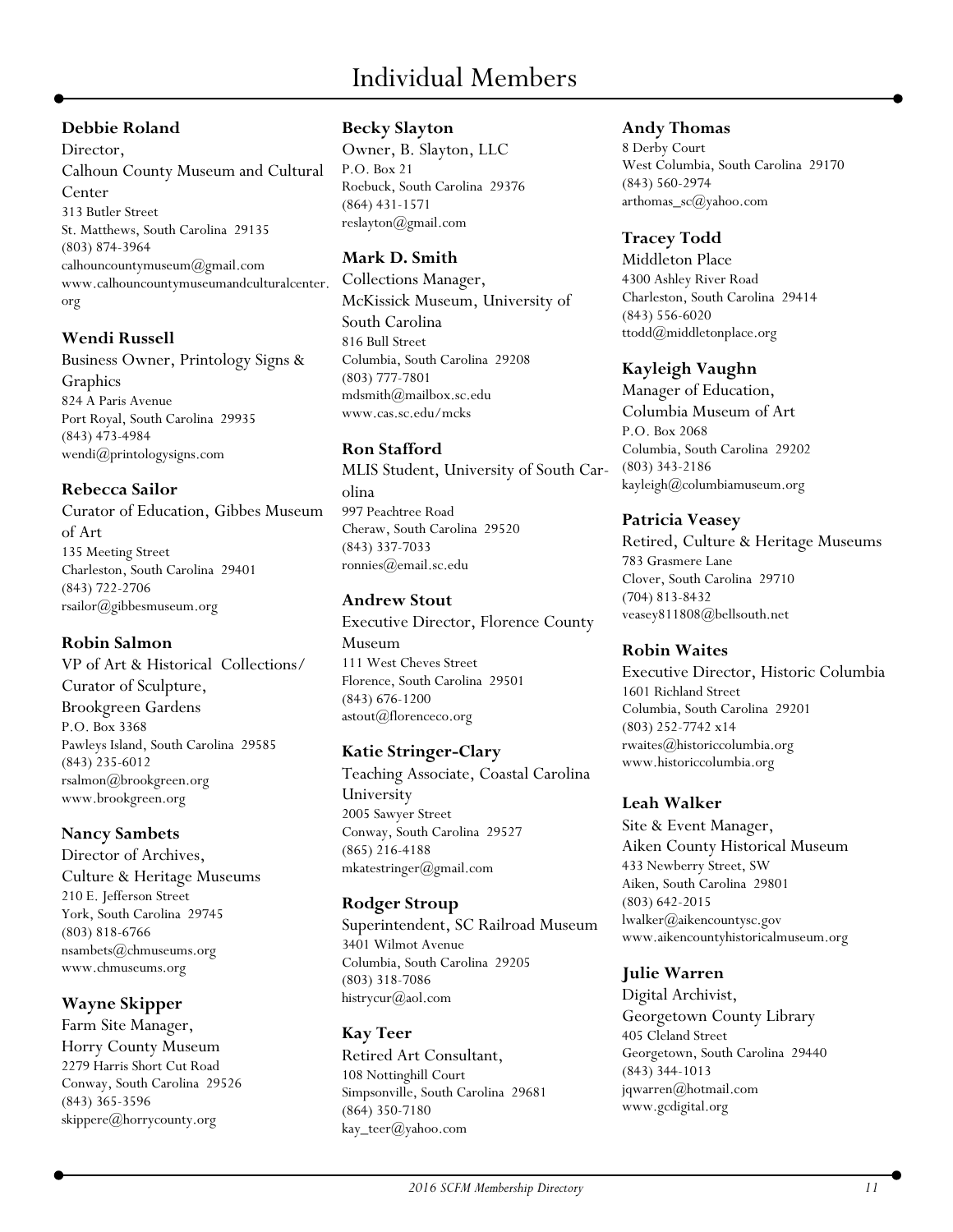# **Jay White**

Principal, Liollio Architecture 147 Wappoo Creek Drive, Suite 400 Charleston, South Carolina 29412 (843) 437-8667 jay@liollio.com

# **Hillary Winburn**

Curator, Horry County Museum 805 Main Street Conway, South Carolina 29526 (843) 915-7864 winburnh@horrycounty.org

# **George Wingard**

Archaeologist Program Coordinator, Savannah River Archaeological Research Program/USC P.O. Box 404 Graniteville, South Carolina 29829 (803) 725-3724 wingard@sc.edu

#### **Tom Wright**

CEO / President, Malone Design/ Fabrication 2525 Park Central Blvd. Decatur, Georgia 30035 (770) 987-2538 twright@maloneinc.com www.maloneinc.com

# **JoAnn Zeise**

Curator of History, South Carolina State Museum 301 Gervais Street Columbia, South Carolina 29201 (803) 898-4942 joann.zeise@scmuseum.org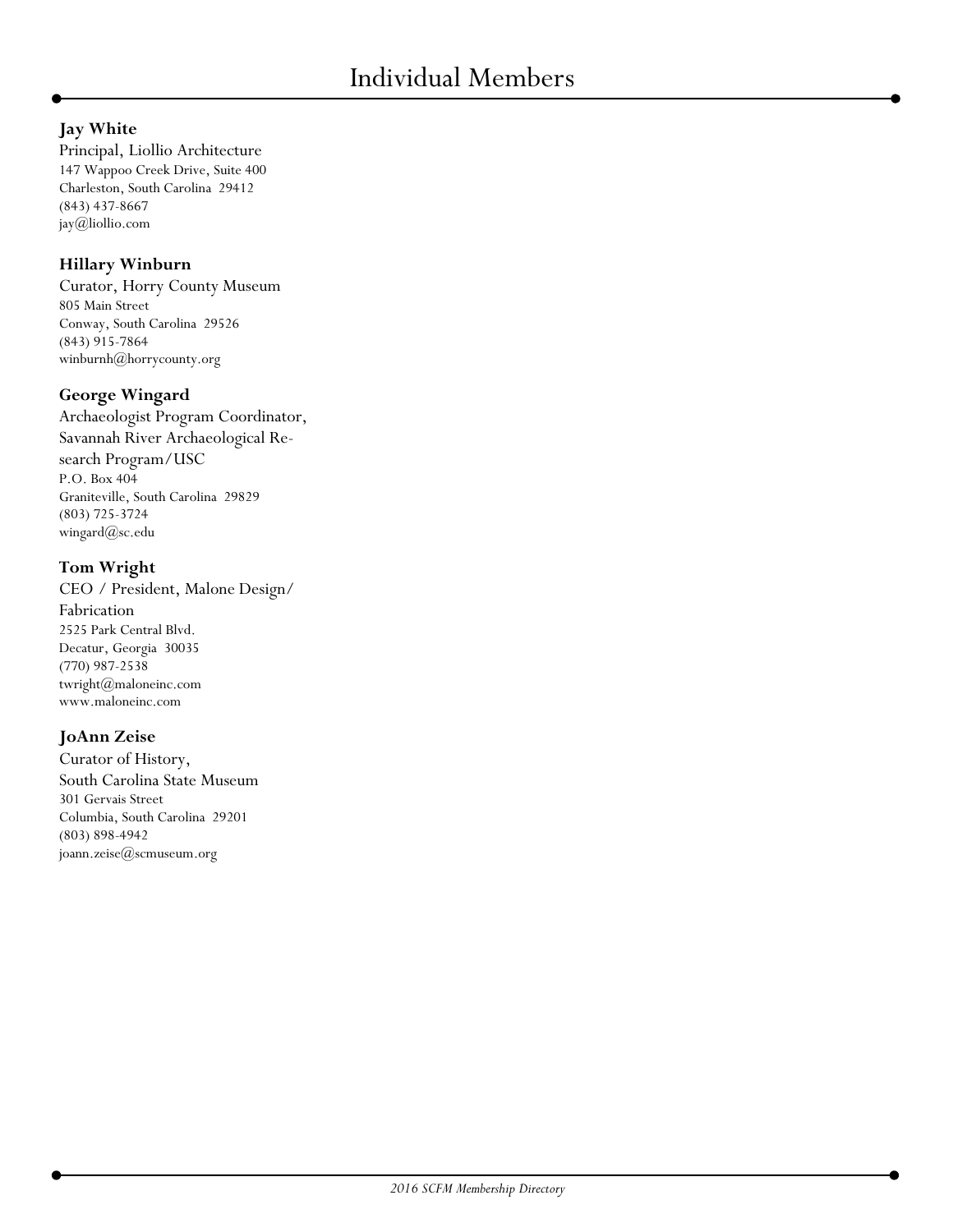# SCFM Executive Committee 2016-2017

#### **President**

Natalie Hefter (2017) VP of Programs, Coastal Discovery Museum (843) 689-6767 x225 nhefter@coastaldiscovery.org

#### **1st Vice President / Executive Committee Liaison to PDC**

Andrew Stout (2017) Executive Director, Florence County Museum (843) 676-1200 astout@florenceco.org

**2nd Vice President** Fielding Freed (2017) (803) 252-1770 x34 ffreed@historiccolumbia.org

#### **Secretary and Membership Coordinator**

Melissa Jolley (2017) Curator, SRS Cold War Curation 803-725-7921 mjolley@newsouthassoc.com

#### **Treasurer**

Walter Hill (2017) Director, Horry County Museum (843) 915-7862 hillr@horrycounty.org

#### **Information Technology Officer**

Julie Warren (2017) Digital Archivist, Georgetown County Library (843) 344-1013 jqwarren@hotmail.com

#### **Past President**

Zinnia Willits (2017) Director of Collections and Operations, Gibbes Museum of Art (843) 722-2706 x232 zwillits@gibbesmuseum.org

# SCFM Professional Development Committee 2016-2017

#### **Chair**

**Kayleigh Vaughn (2017)**

Education Manager, Columbia Museum of Art 803-343-2186 Kayleigh@columbiamuseum.org

**Lee Brockington** Senior Interpreter, Hobcaw Barony 843-904-9014 lee@hobcawbarony.org

**Nick McKinney** (2019) Curator, Seneca City Museums nmckinney@seneca.sc.us

**Jennifer Moss** (2019) Assistant Curator, Oconee Heritage Center 864-638-2224 moss@oconeeheritagecenter.org

**Niki Ohlandt** (2018) McClellanville, SC 29458 843-814-6240 nlohlandt@yahoo.com

**Ashley Oswald** (2018) Collections Manager, Aiken County Historical Museum 803-642-2015 aoswald@aikencountysc.gov

#### **Mark Smith**

Curator of Exhibition and Collection Management, McKissick Museum 803-777-7801 MDSMITH@mailbox.sc.edu

**JoAnn Zeise** (2019) Curator of History, SC State Museum 803-898-4942 Joann.zeise@scmuseum.org

#### **Student Rep**

Julie Hamer 803-274-1927 jmhamer7@gmail.com

Note: If you are unable to reach the officers listed above, you may direct inquiries at any time to  $\text{scfm}(Q)\text{southcarolinamuseums.}$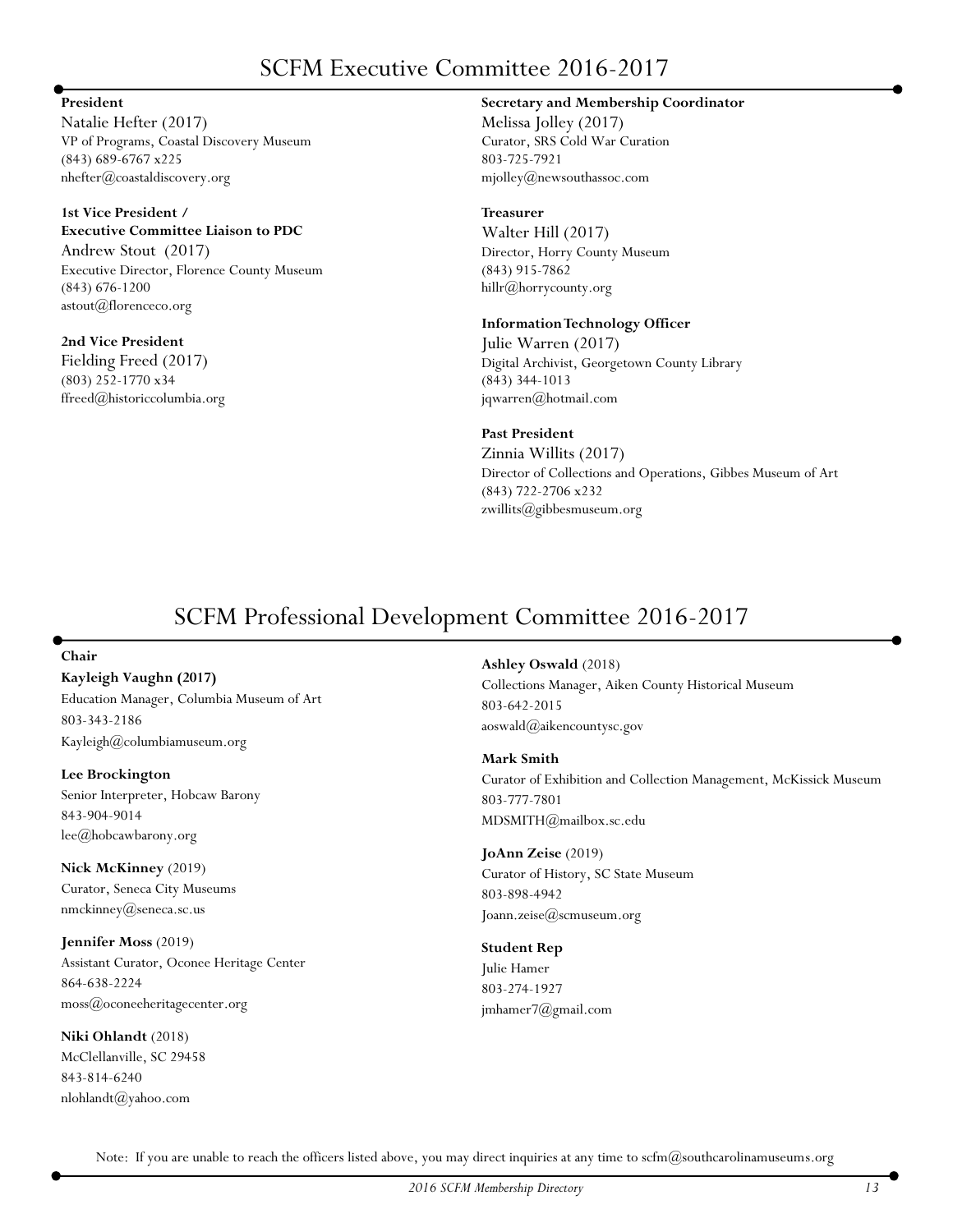#### **2016**

Edgefield & Aiken, SC *Celebrating Carolina Culture*

**2015** Florence, SC *South Carolina Museums on the Move*

#### **2014**

Camden, SC *Let's Talk: Museums in Conservation*

**2013** Greenwood, SC *Pieces of the Puzzle: Emerging, Embracing, and Expanding*

**2012**

Georgetown & Pawleys Island, South Carolina *Unlocking the Future: Keys for Success*

#### **2011**

Columbia, South Carolina *Museums Matter!*

**2010** Greenville, South Carolina *Museum Tales: What's your Story?*

#### **2009**

Rockhill, South Carolina and Charlotte, North Carolina Joint SCFM—NCMC Conference *Beyond Borders: Collaborations in the Carolinas*

#### **2008**

Beaufort, South Carolina *Connecting Nature and Culture: SC Museums in a Changing Environment*

#### **2007**

Sumter, South Carolina *Looking Back, Moving Forward: Reflecting on South Carolina*

#### **2006**

Clemson, Pickens, Pendleton, and Anderson, South Carolina *Back to the Basics: Building Foundations for Success*

#### **2005**

Myrtle Beach, South Carolina *Bridging the Gap: Participation and Partnerships in the Palmetto State*

#### **2004**

Hartsville, South Carolina *Bring Back the Magic: Re-Evaluating, Restructuring & Rejuvenating Our Museums* **2003** Aiken, South Carolina *Crossroads of Opportunity: Creative Collaborations in Transitional Times* **2002** Charleston, South Carolina

*Modern Practices, Honorable Traditions: Preserving Our Resources*

#### **2001**

Spartanburg, South Carolina *Cornerstones for Communities: Museum and a New Century*

#### **2000**

Columbia, South Carolina *A Web of Ideas: Meeting in the Middle*

#### **1999**

Beaufort, South Carolina *Coast into the New Millennium: Beach Those Old Ideas*

#### **1998**

Rock Hill, South Carolina *Title Unknown*

#### **1997**

Camden, South Carolina *Title Unknown*

#### **1996**

Columbia, South Carolina *Title unknown*

#### **1990**

#### **Aiken, South Carolina**

Making Thoroughbreds out of Old Gray Mares: Revitalizing Museums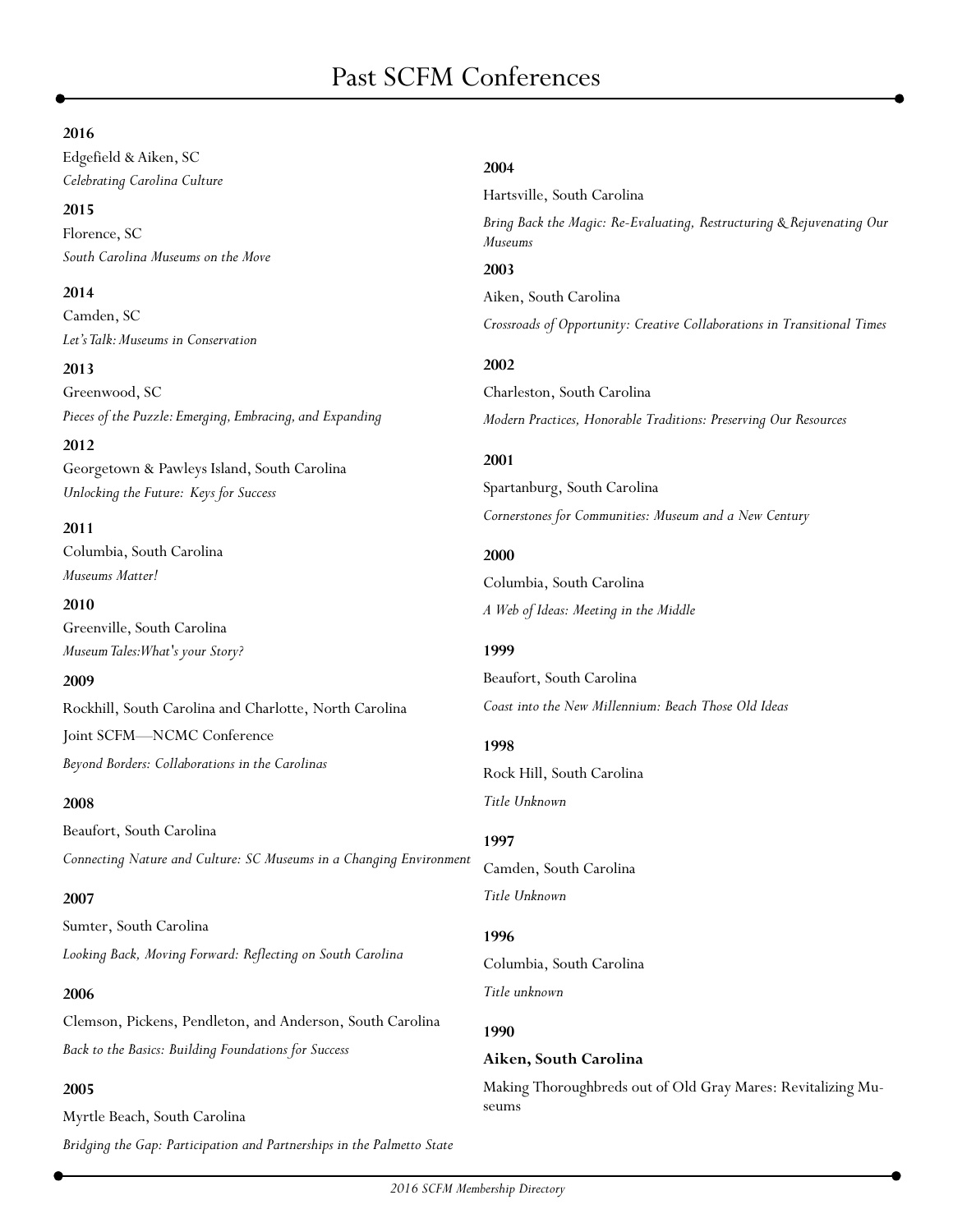# Christopher T. Loeblein Scholarship Recipients

*In 2002, the SCFM Scholarship Program was renamed for Christopher T. Loeblein, Curator of History for The Charleston Museum from 1977 until his passing in 2001. These awards honor Mr. Loeblein's support of the development of emerging museum professionals, his service to SCFM, and his enduring spirit of collegiality and friendship.* 

#### **2016**

Chelsea Grayburn, University of South Carolina Casey Lee, University of South Caroliina Sarah Lerch, University of South Carolina Jennifer Moss, Oconee Heritage Center

#### **2015**

Julie Hamer, University of South Carolina Ashley Oswald, Aiken County Historical Museum Rebecca Sailor, Gibbes Museum of Art

#### **2014**

Hilary Brannock, South Carolina State Museum Dawn Brut, Coastal Discovery Museum Liya Deng, University of South Carolina

#### **2013**

Tara Babb, University of South Carolina Allison Baker, University of South Carolina Amanda Noll, University of South Carolina Caitlin Mans, University of South Carolina

#### **2012**

Annie Abrams, North Carolina State University Caroline Vereen, University of South Carolina Sarah Conlon, University of South Carolina Jessica Hiddeman, University of South Carolina

#### **2011**

Rebecca Bush, University of South Carolina Caitlin Podas, McKissick Museum Sarah Scripps, University of South Carolina JoAnn Zeise, University of South Carolina

#### **2010**

William Whaley, University of South Carolina-Aiken Amy Tressler, Coastal Discovery Museum

#### **2009**

Ashley Bouknight, University of South Carolina Michaela Pilar Brown, Fairfield County Museum Ruth Chan, University of South Carolina Melanie Neil, University of South Carolina

#### **2008**

Mary Jocelyn Fairchild, College of Charleston & SC Historical Society Melissa Jolley, Redcliffe Plantation State Historic Site Jennifer Scheetz, University of South Carolina & SC Confederate Relic Room & Military Museum Brad Steineke, Spartanburg County Historical Association

#### **2007**

Mary Lou Bolton, Belton Area Museum Association Helaine L. Cohn, North Myrtle Beach Area Historical Museum Jan L. Levinson, South Carolina Department of Archives and History Meika W. Samuel, South Carolina State Museum Trish Shandor, McKissick Museum, University of South Carolina Jody Steele, Cultural & Heritage Museums of York County Alexis Thompson, Historic Columbia Foundation

#### **2006**

Kristina Dunn, Historic Columbia Foundation James R. Fennell, University of South Carolina Elaine Inabinet, Colleton County Museum Janice Miller, Fairfield County Museum

#### **2005**

Elizabeth Coker, University of South Carolina Susan McKellar, The Charleston Museum Abigail S. Rush, University of South Carolina

#### **2004**

Elizabeth L. Laney, Drayton Hall and Colleton Museum Michelle Purvis, Historic Columbia Foundation Chris Scott, University of South Carolina